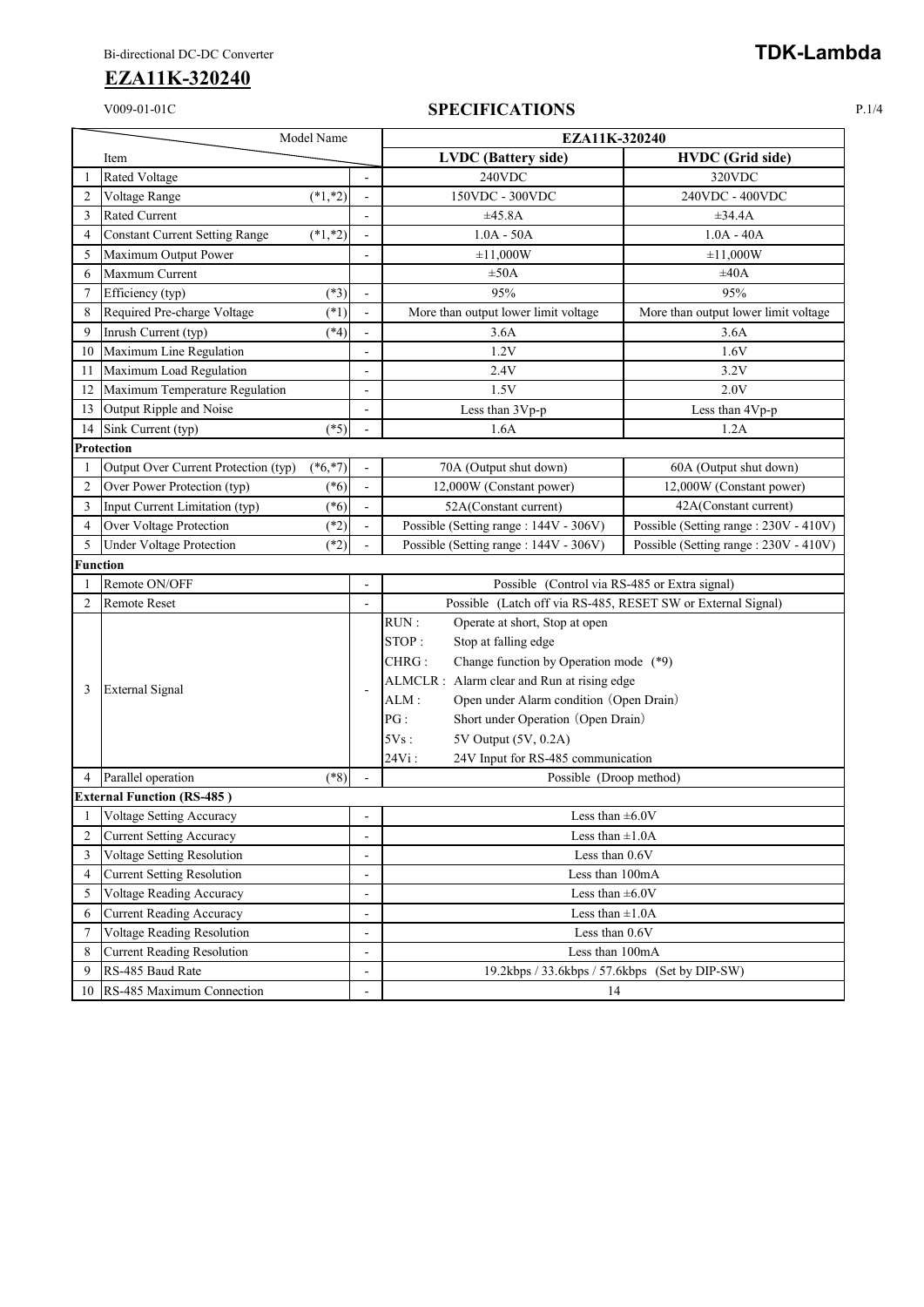### V009-01-01C **SPECIFICATIONS** P.2/4

| Model Name       |                                 | EZA11K-320240            |                                   |                                                                                                |  |  |  |
|------------------|---------------------------------|--------------------------|-----------------------------------|------------------------------------------------------------------------------------------------|--|--|--|
|                  | Item                            |                          | <b>LVDC</b> (Battery side)        | <b>HVDC</b> (Grid side)                                                                        |  |  |  |
|                  | Environmental                   |                          |                                   |                                                                                                |  |  |  |
|                  | <b>Operating Temperature</b>    | $\overline{\phantom{a}}$ | $-10^{\circ}$ C - $+50^{\circ}$ C |                                                                                                |  |  |  |
| $\overline{c}$   | <b>Operating Humidity</b>       | ä,                       |                                   | 30 - 85%RH (No Condensing)                                                                     |  |  |  |
| 3                | Storage Temperature             | $\overline{a}$           |                                   | $-20^{\circ}$ C - +70 $^{\circ}$ C                                                             |  |  |  |
| $\overline{4}$   | <b>Storage Humidity</b>         | $\overline{a}$           |                                   | 20 - 85%RH (No Condensing)                                                                     |  |  |  |
| 5                | Vibration                       |                          |                                   | No Operation, 10-55Hz (Sweep 1min) 19.6m/s <sup>2</sup> Constant, X, Y, Z Each Direction 1hour |  |  |  |
| 6                | Shock                           | ÷,                       |                                   | $196.1 \text{m/s}^2$ maximum                                                                   |  |  |  |
|                  | Cooling                         | $\overline{a}$           |                                   | Forced Air Cooling by built-in FAN (Air Intake)                                                |  |  |  |
| 8                | <b>Installation Location</b>    | $\blacksquare$           |                                   | Indoor use                                                                                     |  |  |  |
| 9                | Altitude                        | $\blacksquare$           |                                   | Less than 3,000m                                                                               |  |  |  |
| <b>Isolation</b> |                                 |                          |                                   |                                                                                                |  |  |  |
|                  | Withstand Voltage               |                          |                                   | Primary(320V) - Secondary(240V) : 2.2kVAC(50mA) 1min                                           |  |  |  |
| 1                |                                 | $\overline{\phantom{a}}$ |                                   | Primary(320V) - Signals: 3kVAC(50mA) 1min                                                      |  |  |  |
|                  |                                 |                          |                                   | Secondary(240V) - Signals: 3kVAC(50mA) 1min                                                    |  |  |  |
|                  |                                 |                          |                                   | Primary(320V) - Chassis: 2kVAC(50mA) 1min                                                      |  |  |  |
|                  |                                 |                          |                                   | Secondary(240V) - Chassis: 2kVAC(50mA) 1min                                                    |  |  |  |
|                  |                                 |                          |                                   | Signals - Chassis: 400VAC(100mA) 1min                                                          |  |  |  |
| $\mathfrak{D}$   | <b>Insulation Resistance</b>    |                          |                                   | Primary(320V) - Chassis More than $100M\Omega$ at 1kVDC 25°C, 70%RH                            |  |  |  |
|                  |                                 | $\overline{\phantom{a}}$ |                                   | Secondary(240V) - Chassis More than $100M\Omega$ at 1kVDC 25°C, 70%RH                          |  |  |  |
|                  |                                 |                          |                                   | Signals - Chassis More than 100MΩ at 500VDC 25°C, 70%RH                                        |  |  |  |
| <b>Safety</b>    |                                 |                          |                                   |                                                                                                |  |  |  |
|                  | Safety                          | $\blacksquare$           |                                   | Approved by UL62368-1, CSA62368-1, EN62368-1.                                                  |  |  |  |
|                  |                                 |                          |                                   | Approved by UL60950-1, CSA60950-1, EN60950-1.                                                  |  |  |  |
|                  | <b>Physical Characteristics</b> |                          |                                   |                                                                                                |  |  |  |
|                  | Weight                          | $\overline{\phantom{a}}$ |                                   | Less than 20 kg                                                                                |  |  |  |
| $\overline{c}$   | Size $(W \times H \times D)$    | mm                       | 422.8 x 43.6 x 530                | (Refer to outline drawing)                                                                     |  |  |  |

Please read instruction manual Carefully, before using the unit.

=Notes=

- \*1. Please refer to Derating Curve.
- \*2. It can be set via RS-485.
- \*3. Ta=25°C, rated voltage and rated current.
- \*4. Not applicable for the inrush current to Noise filter for less than 0.2ms.
- \*5. Current sink appear when applied voltage is greater than output target voltage.
- \*6. Parameter is fixed.
- \*7. Shut down method, manual reset.(Latch off via RS-485, RESET SW or External Signal)
- \*8. Droop ratio can be set via RS-485.
- \*9. Heteronomy CV mode : Generate at short, Regenerate at open. Grid Autonomy CV mode : Heteronomy Generate at Short, Autonomy at open. Battery Autonomy mode : No function.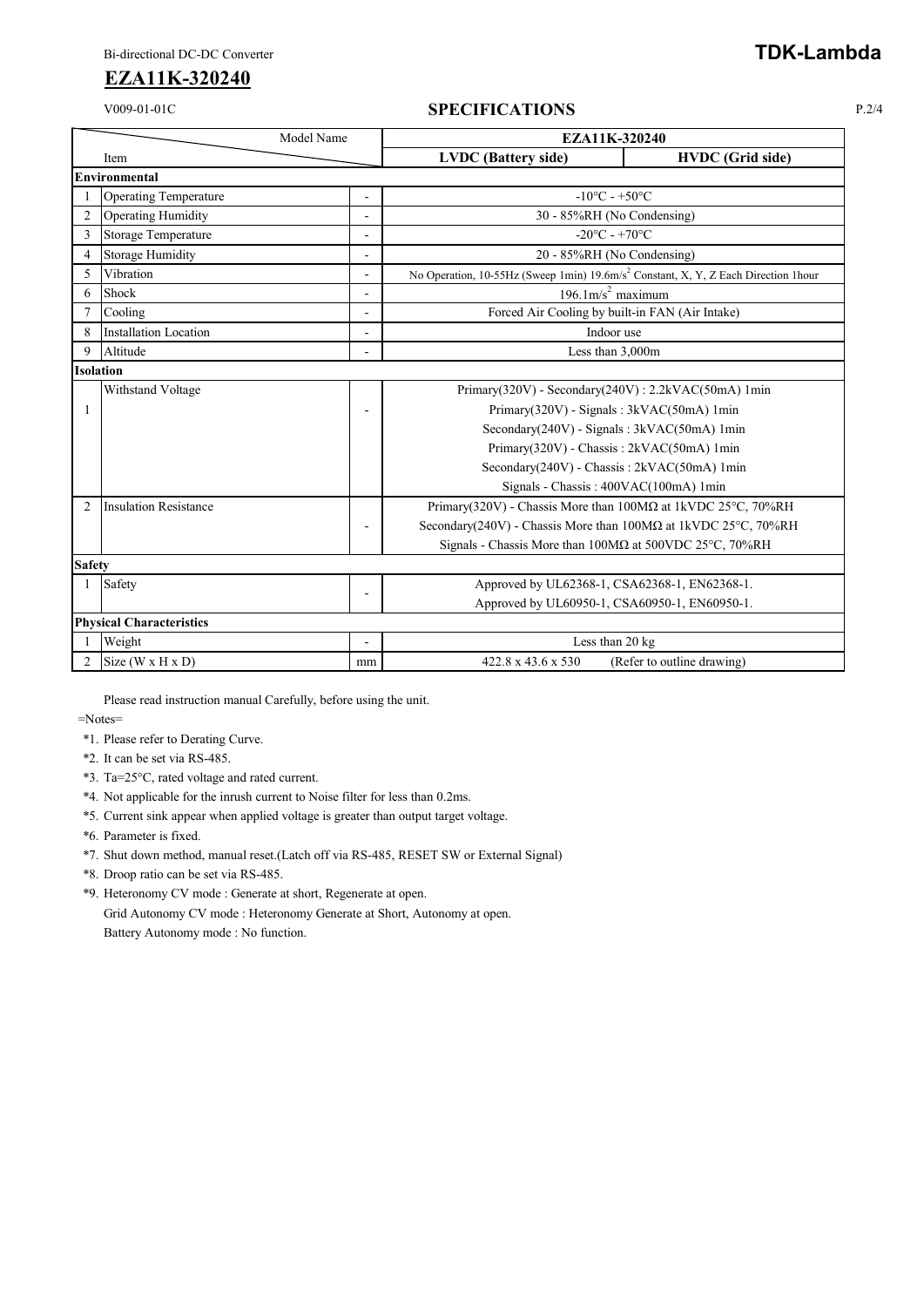### V009-01-01C **SPECIFICATIONS** P.3/4

| Model Name                   |                                          |         |                          | EZA11K-320240                                                      |  |  |  |  |
|------------------------------|------------------------------------------|---------|--------------------------|--------------------------------------------------------------------|--|--|--|--|
|                              | Item                                     |         |                          | <b>Operation Mode</b> (*10)                                        |  |  |  |  |
|                              | <b>Heteronomy CV mode</b>                |         |                          |                                                                    |  |  |  |  |
|                              | Operation mode                           |         | $\overline{\phantom{a}}$ | Output voltage control at Generation and Regeneration.             |  |  |  |  |
| $\overline{c}$               | Power Conversion Direction State Method  |         | $\overline{\phantom{a}}$ | External Signal CHRG or control via (RS-485)                       |  |  |  |  |
| 3                            | LVDC CC at Regeneration                  |         | $\overline{\phantom{a}}$ | Possible (Control LVDC current constant).                          |  |  |  |  |
| 4                            | LVDC, HVDC 0V Ramp up                    | $(*12)$ |                          | Possible                                                           |  |  |  |  |
| 5                            | <b>Battery Over Charge Protection</b>    | $(*13)$ | $\blacksquare$           | Possible                                                           |  |  |  |  |
|                              | <b>Battery Over Discharge Protection</b> | $(*13)$ |                          | Possible                                                           |  |  |  |  |
| <b>Grid Autonomy CV mode</b> |                                          |         |                          |                                                                    |  |  |  |  |
|                              | Power Conversion mode                    |         |                          | Control HVDC voltage constant.                                     |  |  |  |  |
| $\overline{c}$               | Dead Zone set                            | $(*13)$ | $\ddot{\phantom{1}}$     | Possible                                                           |  |  |  |  |
| 3                            | LVDC, HVDC 0V Ramp up                    | $(*12)$ |                          | Possible                                                           |  |  |  |  |
| 4                            | Battery CC mode                          | $(*13)$ |                          | Possible (Control battery side current with constant current mode) |  |  |  |  |
| 5                            | Forced Charge mode                       | $(*11)$ | $\blacksquare$           | Possible (Change to Hetronomy CV mode)                             |  |  |  |  |
| 6                            | <b>Battery Over Charge Protection</b>    | $(*13)$ |                          | Possible                                                           |  |  |  |  |
|                              | <b>Battery Over Discharge Protection</b> | $(*13)$ |                          | Possible                                                           |  |  |  |  |
|                              | <b>Battery Autonomy CV mode</b>          |         |                          |                                                                    |  |  |  |  |
|                              | Power Conversion mode                    |         | $\blacksquare$           | Control LVDC voltage constant.                                     |  |  |  |  |
| 2                            | LVDC, HVDC 0V Ramp up                    | $(*12)$ |                          | Possible                                                           |  |  |  |  |

Please read instruction manual Carefully, before using.

=Note=

\*10. Control mode can be set via RS-485 or DIP-SW setting.

\*11. It can be changed by External Signal.

\*12. It can start up under pre-charge voltage (LVDC : less than 150V, HVDC : less than 240V).

\*13. It can be set via RS-485.



Direction of Generation and Regeneration